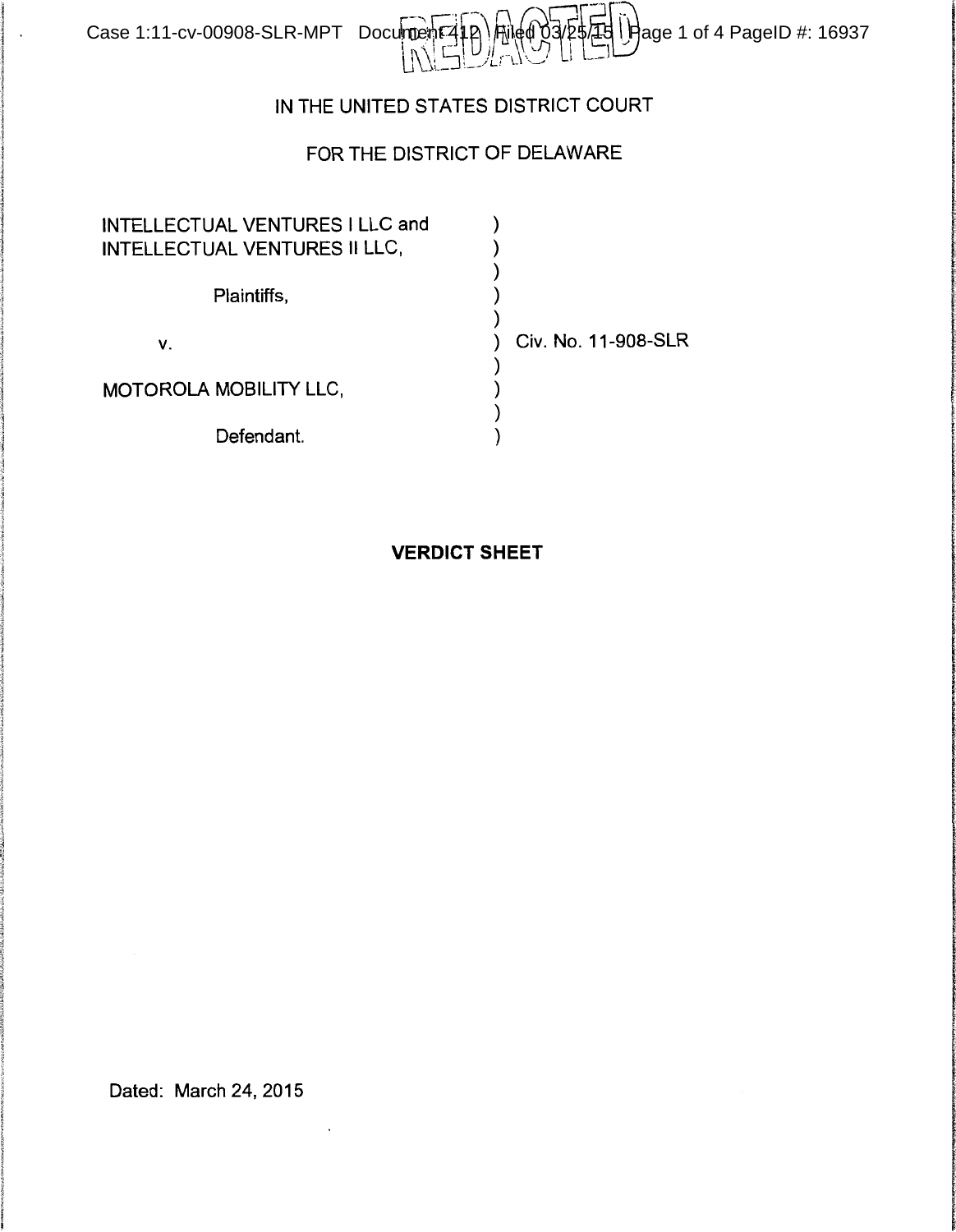Case 1:11-cv-00908-SLR-MPT Document 412 Filed 03/25/15 Page 2 of 4 PageID #: 16938

We, the jury, unanimously find as follows:

#### **'144 PATENT**

1. Has Intellectual Ventures proven, by a preponderance of the evidence, that Motorola Mobility has directly infringed claim 41 of U.S. Patent No. 7,810,144 (the '144 patent)?

"Yes" is a finding for Intellectual Ventures. "No" is a finding for Motorola Mobility. Yes  $M$  No  $\blacksquare$ 

2. Has Intellectual Ventures proven, by a preponderance of the evidence, that Motorola Mobility has infringed claim 41 of the '144 patent under the doctrine of equivalents?

"Yes" is a finding for Intellectual Ventures. "No" is a finding for Motorola Mobility. Yes V No --

**WAS A COMMODIATED AND A CONTROL International Activity INVESTIGATION** 

**International Constitution Constitution** 

**In this Column Constitution, and Child Column** 

rent months

I i t

! the phase of the

In the Column Section of the Column Section

International School of Contemporary and Contemporary and Contemporary and Contemporary

**In alterational conditions and in-**

3. Has Intellectual Ventures proven, by a preponderance of the evidence, that Motorola Mobility contributed to the infringement of claim 41 of the '144 patent?

"Yes" is a finding for Intellectual Ventures. "No" is a finding for Motorola Mobility.

Yes  $V$  No  $\sim$ 

4. Has Intellectual Ventures proven, by a preponderance of the evidence, that Motorola Mobility induced the infringement of claim 41 of the '144 patent?

"Yes" is a finding for Intellectual Ventures. "No" is a finding for Motorola Mobility.<br>Yes Morrow No

5. Has Motorola Mobility proven, by clear and convincing evidence, that claim 41 of the '144 patent is invalid based on obviousness?

"Yes" is a finding for M,~ola Mobility. "No" is a finding for Intellectual Ventures. Yes No if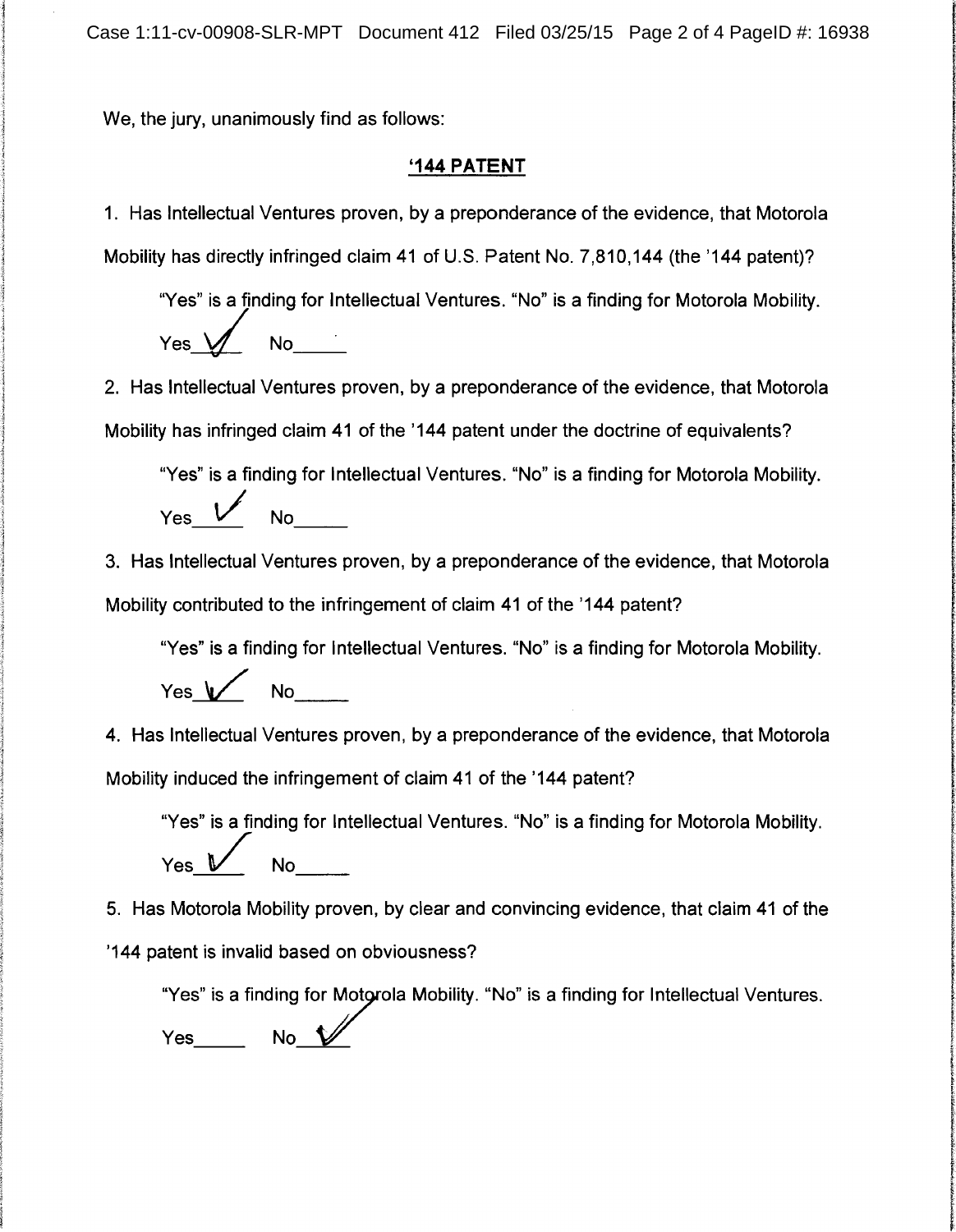6. Has Motorola Mobility proven, by clear and convincing evidence, that claim 41 of the

'144 patent is invalid for failing to satisfy the written description requirement?

"Yes" is a finding for Motorola Mobility. "No" is a finding for Intellectual Ventures.

Yes  $No~V$ 

#### **'450 PATENT**

7. Has Intellectual Ventures proven, by a preponderance of the evidence, that Motorola Mobility has literally infringed any asserted claim of U.S. Patent No. 7,409,450 (the '450 patent)?

(A) (8) (C) (D) "Yes" is a finding for Intellectual Ventures. "No" is a finding for Motorola Mobility. Claim <sup>1</sup>Yes Nov --  $N_o$   $\vee$  $\overline{\phantom{0}}^N\overline{\phantom{0}}^N$ Claim 1 Yes<br>Claim 5 Yes Claim 8 Yes Claim 8 Yes\_\_\_\_\_ No\_\_\_\_<br>Claim 9 Yes\_\_\_\_\_ No\_\_\_\_

8. Has Intellectual Ventures proven, by a preponderance of the evidence, that Motorola Mobility infringed claim 8 of the '450 patent under the doctrine of equivalents?

"Yes" is a finding for Intellectual Ventures. "No" is a finding for Motorola Mobility.

Yes No **V** 

9. Has Intellectual Ventures proven, by a preponderance of the evidence, that Motorola Mobility contributed to the infringement of any asserted claim of the '450 patent?

"Yes" is a finding for Intellectual Ventures. "No" is a finding for Motorola Mobility.